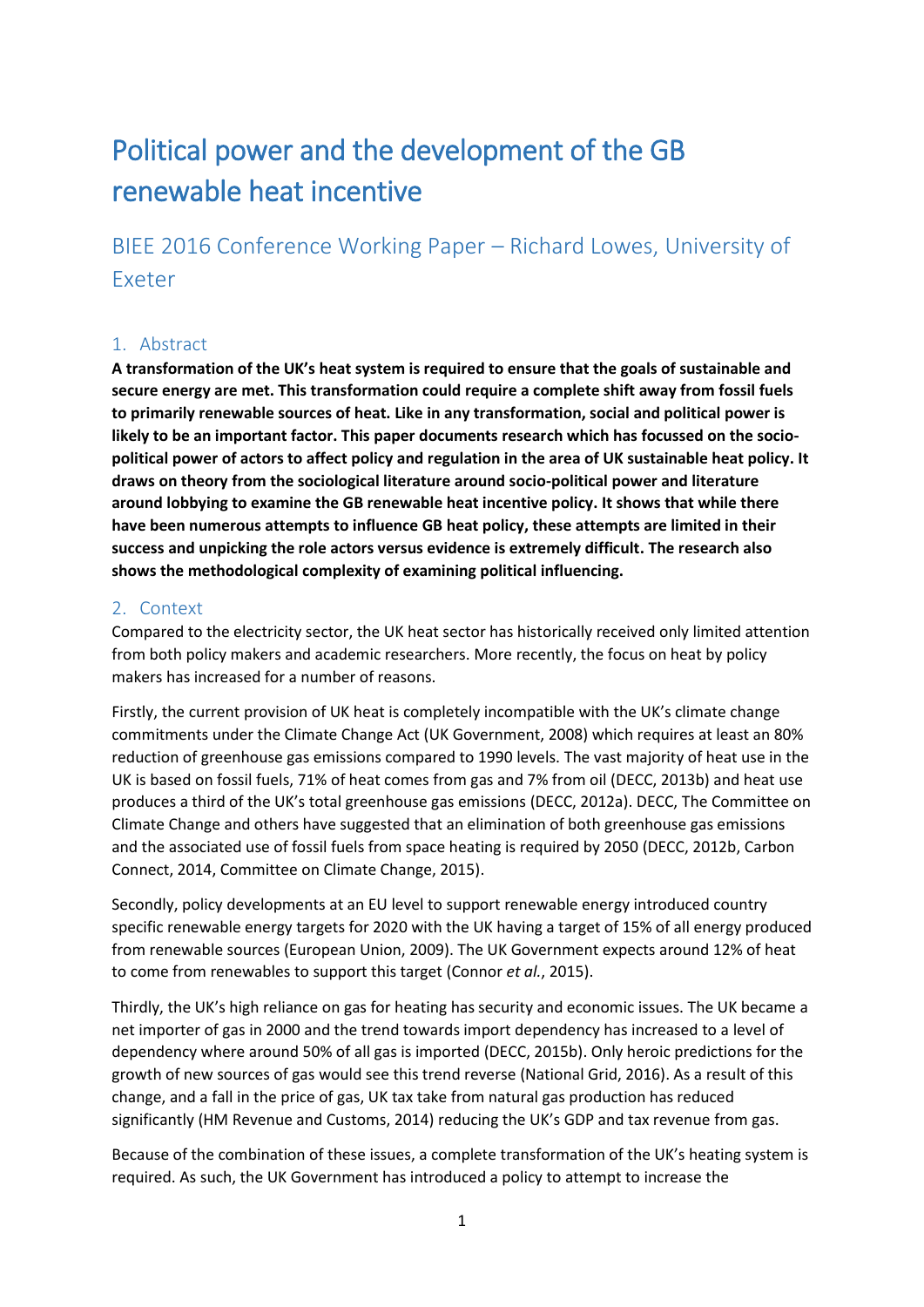penetration of renewable heat in the UK, The Renewable Heat Incentive (RHI) and has produced a long term vision for heat often referred to as 'The Heat Strategy'.

This research is primarily interested in how a transformation to a sustainable heating system can be supported through Governance of the heat system. It has investigated if and how the impact of political power such as lobbying and influencing has affected the development of the RHI and considers the implications of this political power for future policy making.

As such, this research has relevance for those interested in the development of UK heat governance as well as wider debates around socio-technical transitions and socio-political power.

# 3. Theoretical Framework

This research has considered the development of UK heat policy through the lens of socio-political power, in quite simple terms, investigating how the development of heat policy and regulation has been affected by actors. The lack of research on UK heat policy means that almost any research on UK heating is original and of value however the role of socio-political power was chosen because there is a recognition in the academic literature around transformations of socio-technical systems that the consideration of power and politics has often been absent (e.g. Shove & Walker, 2010, Markard et al., 2016).

Normative understandings of the idea of 'power' are widespread and frequently used, particularly in governance and political discourses. For example actors are frequently described as being powerful or having power. Various authors, academics and philosophers have considered the idea of power both directly and indirectly. Machiavelli's 'The Prince' which considers the power of elite politicians is often seen as one of the earliest texts on specifically on power (Machiavelli, 1999 (translated)). During the 20<sup>th</sup> century, various theorists including Dahl (Dahl, 1961) Foucault (Foucault, 1998) and Lukes (Lukes, 2005) considered what power is and how it works often taking very different positions and considering different phenomena.

Despite a vast body of research, the concept of power is one of the most contested ideas in the social sciences having both no firm definition, various ways of aiming to understand it and no agreed way of measuring or analysing it (Arts, 2000). Lukes (2005) explains that 'there is no agreement about how to define it, how to conceive it, how to study it and, if it can be measured, how to measure it [power]' (p61).

Haugaard and Ryan (2012) suggest that much of the debate around social and political power can be considered as four dimensions of power which effectively consolidates the work of Lukes and Foucault. In this understanding:

- The first dimension is the ability of an actor to get another actor to do something that would otherwise not been done
- The second dimension is the ability of an actor or actors to mobilise bias in debates by controlling or setting the agenda
- The third dimension is the where an actor has the ability to control the thoughts or preferences of another actor in order to get that actor to do things that they would otherwise not have done
- The fourth dimension considers the normalising of thoughts and practices among individuals and the role of individuals and society in reproducing these rules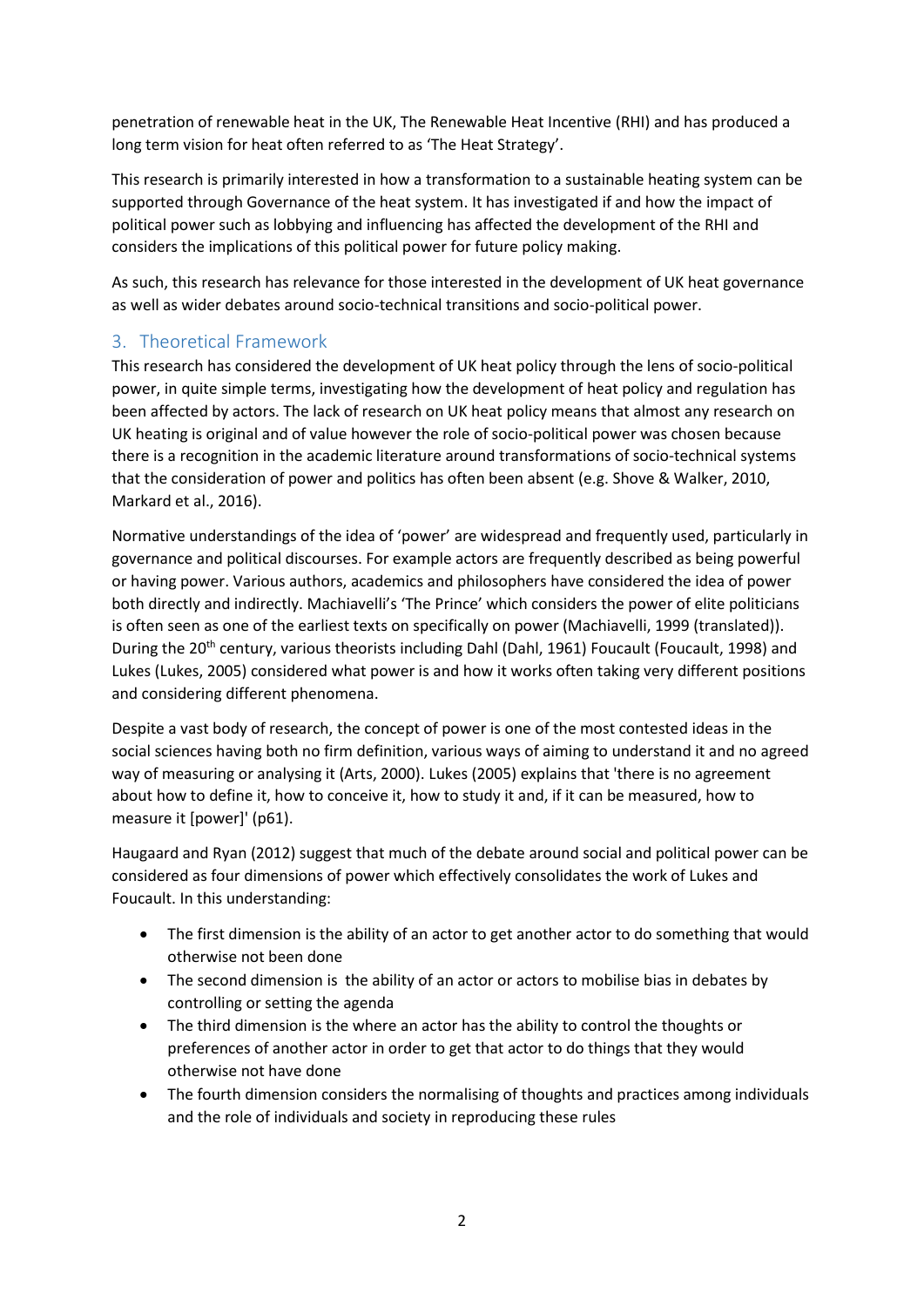This research has applied the four dimensions of power framework to consider UK heat policy, investigating how actors have been able/attempted to affect the RHI policy. In this case, power is behaviour which attempts to influence policy change. It should however be noted that this is one of potentially many aspects of power within the heat socio-technical system.

# 4. Methodology<sup>1</sup>

Because of the complexity associated with socio-political power, in order to make the research as high impact and applicable to real life policy making as possible, an approach which used nonacademic language and a practical approach to measure and consider power was used. In this approach, the key attentions within the research were the drivers of policy and political change around heat policy, concepts including, lobbying, framing and influence, all of which are intertwined with the four dimensions of power framework.

The 'EAR' approach for analysing lobbying was chosen and this approach uses three angles, the view or the lobbyist (ego or E), the view of the person being lobbied (alter or A) (gained from interviews) and the view of the researcher (R) (Arts and Verschuren, 1999). It then uses these three views to triangulate the information, assessing where there are similarities and differences and where there are similarities and all views are the same, this indicates that there has been attempted policy influencing and may provide evidence of a policy influencing success or failure.

The data collection therefore included a large number of interviews with those involved in the UK's heat policy network on both the civil service and Government side as well as those involved in lobbying and influencing from business, trade associations and pressure groups. Interviews were then transcribed and coded into themes using NVivo software. Following the coding, particular policy changes highlighted in the interview data were considered alongside grey literature such as policy documents and parliamentary data attempt to understand where there had been successes and failures at influencing policy.

# 5. Results: Power and the Renewable Heat Incentive

This section considers the results of the triangulation analysis of the RHI. These results are fully referenced to either grey literature or interviews with a list of interviewees provided at the end of the document. Some interviews/comments are anonymous and referenced as such.

The results detail where there have been attempts to influence the RHI and where triangulation suggests that actors have had power and successfully influence or where actors have failed to have power and not influenced policy. This section also considers how these attempts to influence could be considered alongside the four dimensions of power framework.

# 5.1 A brief history of The Renewable Heat Incentive

**.** 

Before the introduction of the RHI, the only real change to heat generation policy in the UK, since the expansion of the gas networks in the 1960s and 1970s (Arapostathis *et al.*, 2013) was the mandating of condensing boilers in 2003 (Department for Trade and Industry, 2003). The 'Clear Skies' and 'Low-carbon buildings programme' had delivered some renewable heat capacity such as biomass and solar thermal through grant payments (Connor *et al.*, 2015) however, these schemes were in their nature short term.

<sup>&</sup>lt;sup>1</sup> This paper considers a select aspect of interview data on RHI policy influencing. The wider data set, collected through my PhD research, considers three case studies one of which is the RHI and also considers the structure of the policy network and the various approaches used by actors to attempt to influence.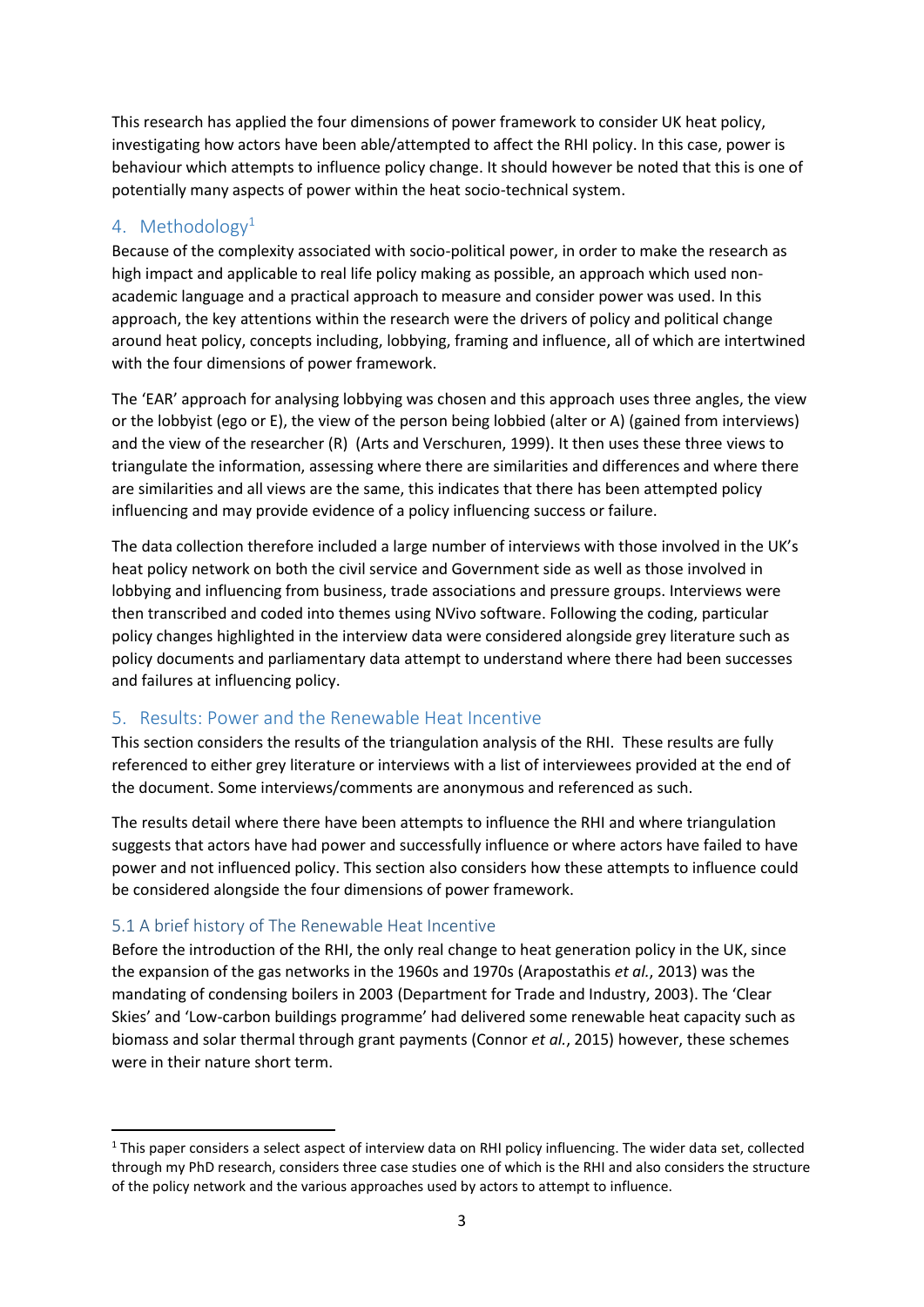In 2008, the at the time Department for Business, Enterprise and Regulatory Reform (BERR) expressed support for increasing the penetration of renewable heat technologies in the UK and announced some potential options for renewable heat support at scale (BERR, 2008a). Later that year, BERR consulted on the two potential options of support, an obligation for renewable heat or an incentive mechanism (BERR, 2008b). As discussed in section [5.1.1](#page-3-0) below, legislation was introduced to support the RHI at the end of 2008.

Following more detailed development of the scheme, the RHI eventually opened for non-domestic applications in November 2011 and rewards those producing renewable heat with a fixed payment per unit of energy for 20 years with the particular tariff based on the type of technology and the size of the installation (DECC, 2011). The domestic scheme opened in Spring 2014 and rewards homeowners who generate renewable heat with a tariff for each unit of heat generated for seven years (DECC, 2013a). Technologies supported by the scheme include biomass boilers, heat pumps, solar thermal and biogas and the scheme is administered by Ofgem.

The following sections consider the major policy changes, highlighted from interviews and grey literature associated with the RHI in the period from its inception and introduction in 2008 to 2015. It is presented chronologically.

## *5.1.1.Policy change 1: The power of the Renewable Energy Association to speed up the introduction of the RHI*

<span id="page-3-0"></span>As early discussions around renewable heat had been taking place within BERR, the 2008 Energy Act, focussed on renewable electricity generation (specifically the Renewables Obligation) was passing through the UK parliament. The Renewables Obligation was supporting the development of primarily large scale electricity generation (1) and there was support among parliamentarians and wider civil society for the development of a feed-in-tariff mechanism to support smaller scale renewable electricity generation, something which was not in the bill at this point. This support was officially set down in an Early Day Motion in parliament tabled 5<sup>th</sup> February 2008, shortly after the Energy Bill entered parliament which had the support of 281 MPs (Parliament, 2008b).

In April 2008, Alan Simpson MP who laid the early day motion, along with a number of other MPs laid a potential amendment to the 2008 Energy Act; this amendment would have caused the Government to introduce a feed in tariff system which would have supported small scale electricity and heat (1, and Parliament, 2008a). Whilst the amendment was voted down (210 votes for and 250 against) (Parliament, 2008d), this vote represented a major rebellion as 33 labour MPs voted in favour of the amendment (26, Guardian, 2008).

The Government was concerned that the level of political support for the feed in tariff policy would eventually lead to a defeat in the commons and so decided that rather than fight, they would take the opportunity and develop a Government amendment which would create the feed in tariff and also lay the primary legislation for a renewable heat incentive (1). In the words of one interviewee, parliament '*forced the Government's hand*' in creating the legislation for the RHI (2). The amendments for both the feed in tariff and the renewable heat incentive were introduced to the bill on 5th November 2008 at 3rd reading in the House of Lords, the last stage amendments can be introduced and shortly after became law, allowing BERR to develop a scheme to support renewable heat.

As discussed above, the political power to instigate the Government led RHI amendment came from parliament. However, the Renewable Energy Association (REA), a trade body representing renewable energy, explained that they believed they, along with Friends of the Earth, a non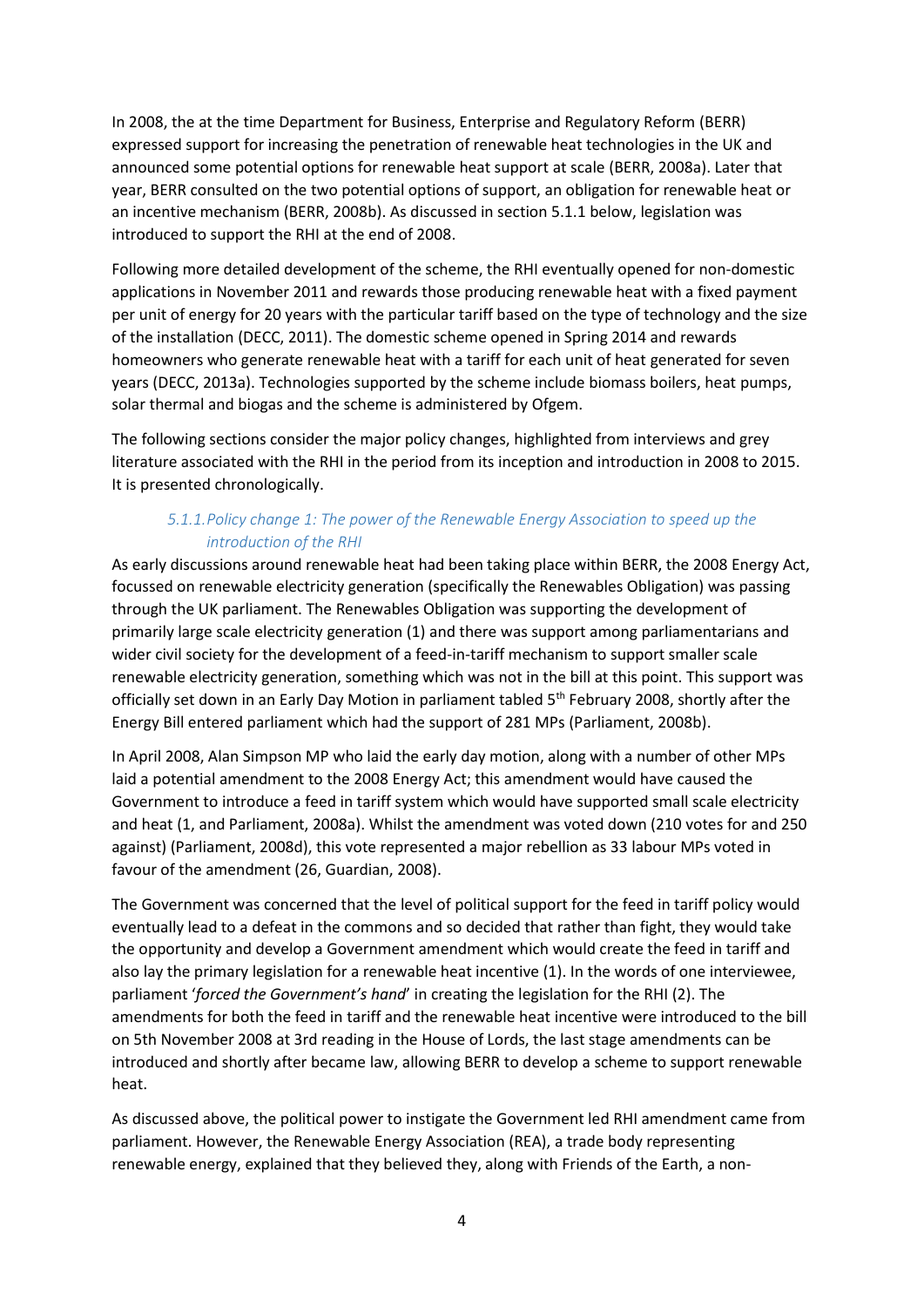governmental organisation had been '*instrumental*' in getting the amendment (3) and this was also repeated by other previous employees (4, 5) including their ex-chief executive, Gaynor Hartnell who explained:

# *'the whole of that feed in tariff and the RHI existence was the big win. That was the first big goal.' (4)*

Another interviewee explained that a *'feed in tariff campaign'* had been led by non-governmental association Friends of the Earth and included the Renewable Energy Association who were particularly keen that the amendment included heat and this campaign had the support of Alan Simpson MP (26).

Use of the triangulation method corroborates the role of the REA in influencing the inclusion of heat in the final amendment. Two civil servants working on the RHI as the legislation developed explained that the REA played the leading role in terms of political campaigning for the RHI (1, 6). One civil servant explained *'the REA drove the amendment and everyone coalesced behind the REA*' (1). Another civil servant explained: *'they were a big force certainly, even just to get the legislation in so she [Gaynor Hartnell]) was a big force and I think probably on feed in tariffs as well so I think ….the REA were the biggest sort of influence*' (6).

Applying the four dimensions of power framework to this example implies the existence of the first dimension, getting the Government to do something that they would have otherwise not done i.e. the amendment for the RHI and the feed in tariff. This change also suggests the use of the second dimension of power, with the REA having the power to put heat on the agenda in the amendment. The third face of power, the shaping of preferences can also be observed, with the role of a '*feed in tariff campaign*' to get MP's to support change to the Energy Act to support renewable heat and vote for an amendment.

While most of the interviewees from industry who had been involved with the campaign to introduce the RHI suggested that industry had played an important role, one interviewee suggested that even though the campaign did support the RHI's development, the RHI probably would have happened anyway, it simply happened sooner, in advance of the 2010 general election (5). This view is supported by the words of a DECC civil servant, '*we thought this is a fantastic opportunity to get some primary legislation in around a renewable heat incentive*' (1) and this follows from the fact that the Government was already discussing introducing support for renewable heat. This implies that while the REA's push for the amendment was successful, it may have simply sped up the process.

## *5.1.2.Policy change 2: Funding the RHI through general taxation*

<span id="page-4-0"></span>It had been expected that the RHI would be funded through a levy on fossil fuels (HM Government, 2009). The 2010 RHI consultation document explained that DECC was considering changing how the scheme was going to be funded following informal consultation with industry (DECC, 2010). It explained that the Government had met with a number of organisations who, under a fossil fuel levy, would be liable to meet the costs of the RHI and recognised the problems with funding the scheme through fossil fuel suppliers; these problems included equitability, transparency and efficiency (DECC, 2010). There were questions over which fossil fuels you would levy the charge on, with concerns raised around barbecue gas canisters and bags coal (1) and also a recognition the just levying the tax on natural gas would penalise the lowest carbon form of heat at the time. However, the actual reason for the change is not clear within the data and through triangulation.

One off-grid fossil fuel company representative explained '*We lobbied very hard that the RHI should come from general taxation, not from a levy on fuel bills and it came from general taxation, how*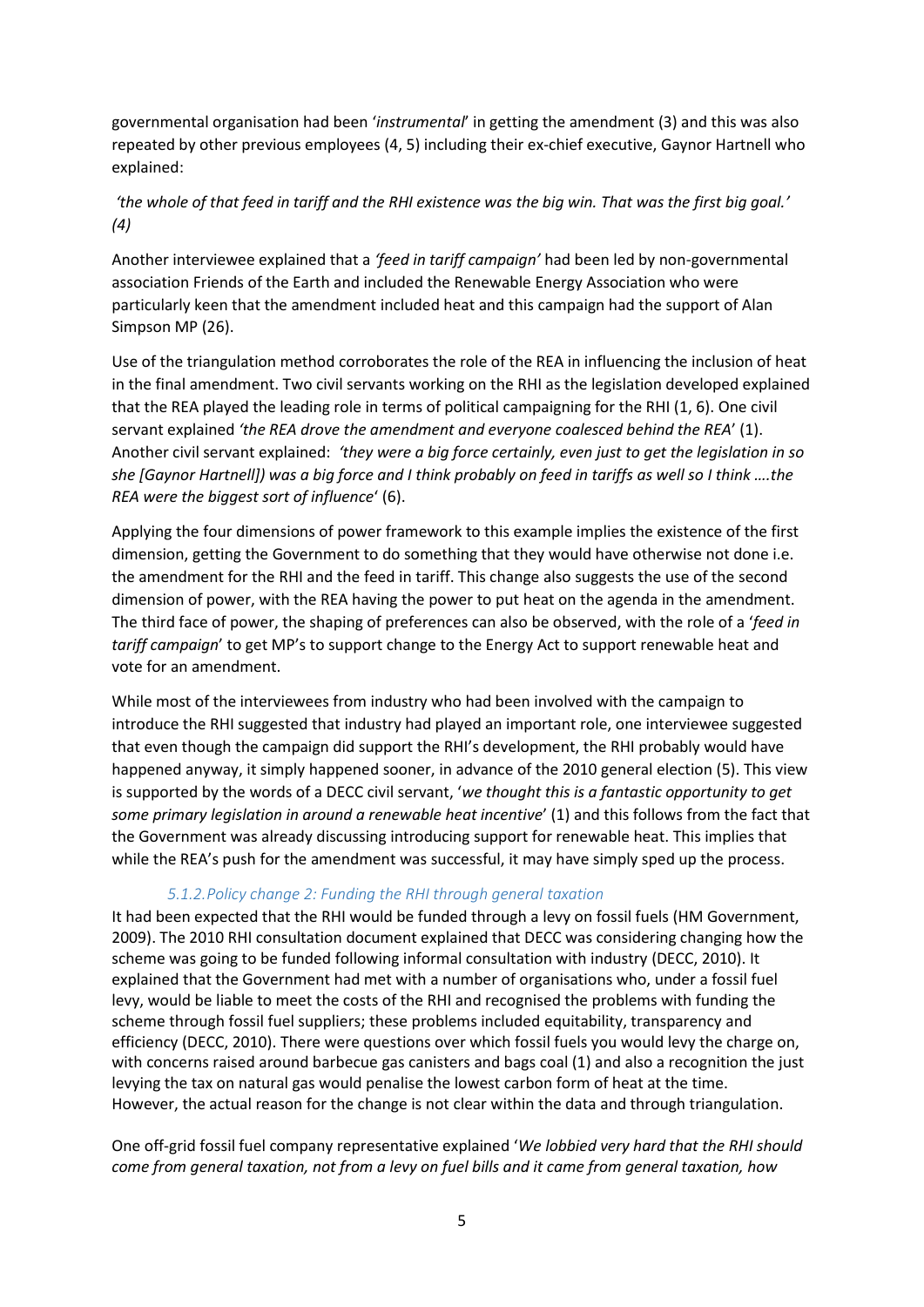#### *much we had to do with that I don't know, but that was certainly our line'* (8).

The fact that the RHI was not eventually funded by a levy on fossil fuels represents a policy success for the companies who sell fossil fuels. However, the use of triangulation does not suggest the fossil fuel companies necessarily caused the success.

Whilst heavy lobbying from the fossil fuel sector was felt by DECC, it was also recognised that the development of the policy to fund it through energy suppliers would have been incredibly complex and long-winded and funding it through taxation would be a simpler option hence it was funded this way (1).

However, another civil servant in DECC working on the RHI at the time, explained that whilst the big 6 companies were generally supportive of the RHI, '*off the record they would say we might stomach it* [funding through a levy on bills] *for a while but eventually we will not, we will challenge you because it just doesn't make sense that we get a levy on us*' (6).

As such, determining the source of power for policy change in this example is difficult. Interview data between alter and ego cannot be corroborated and the limited grey literature on the issue doesn't give any further detail (DECC, 2010). In a situation such as this, the reliance on civil servant (alter) interview data has severe limitations because, civil servants do not want to appear as if industry (particularly the fossil fuel industry) have successfully changed their policy position.

As it is therefore not clear if or what power relations caused this change, considering the four dimensions of power in this instance is difficult. However, it is clear that the fossil fuel companies attempted to utilise the first face of power in order to change the Governments position on the funding and the third face of power may also have been used as a tactic by the lobbyists in order to change the Government's preferences and convince them that funding the scheme through taxation would be so complicated.

#### *5.1.3.Policy change 3: The maintenance of the RHI in the coalition Government*

Following the election of the Conservative/Liberal Democrat coalition Government in May 2010, neither the initial coalition agreement (HM Government, 2010) nor the first budget of the new Government in June 2010 contained any mention of the RHI (HM Treasury, 2010a) and as such there was nothing to suggest to the heating industry that the scheme would ever actually open to participants. It was not until the spending review in October and once departmental budgets had been set that the Government would announce that funding would be made available for the RHI (HM Treasury, 2010b).

While no announcements were made by DECC before the Treasury announcement, the policy did have strong political support within DECC and according to one civil servant, '*I think the words Chris Huhne [*Secretary of State for DECC at the time*] used were: 'it's there in invisible ink*'' (6).

It was also the case that the DECC ministers at the time, had been in opposition as the 2008 Energy Act passed through parliament and had been involved with the development of the bill and so already had an interest in the topic (7). For example, Charles Hendry a DECC minister was a sponsor and Chris Huhne, DECC Secretary of State was a signatory of the the feed in tariff/RHI early day motion (Parliament, 2008b). Also, Greg Barker and Charles Hendry, DECC ministers at the time of the introduction of the RHI voted to support the amendment when it was tabled in April 2008 (Parliament, 2008c). The DECC ministers were also considered supportive of green policies in general and DECC was seen as the most 'left and green' department (6).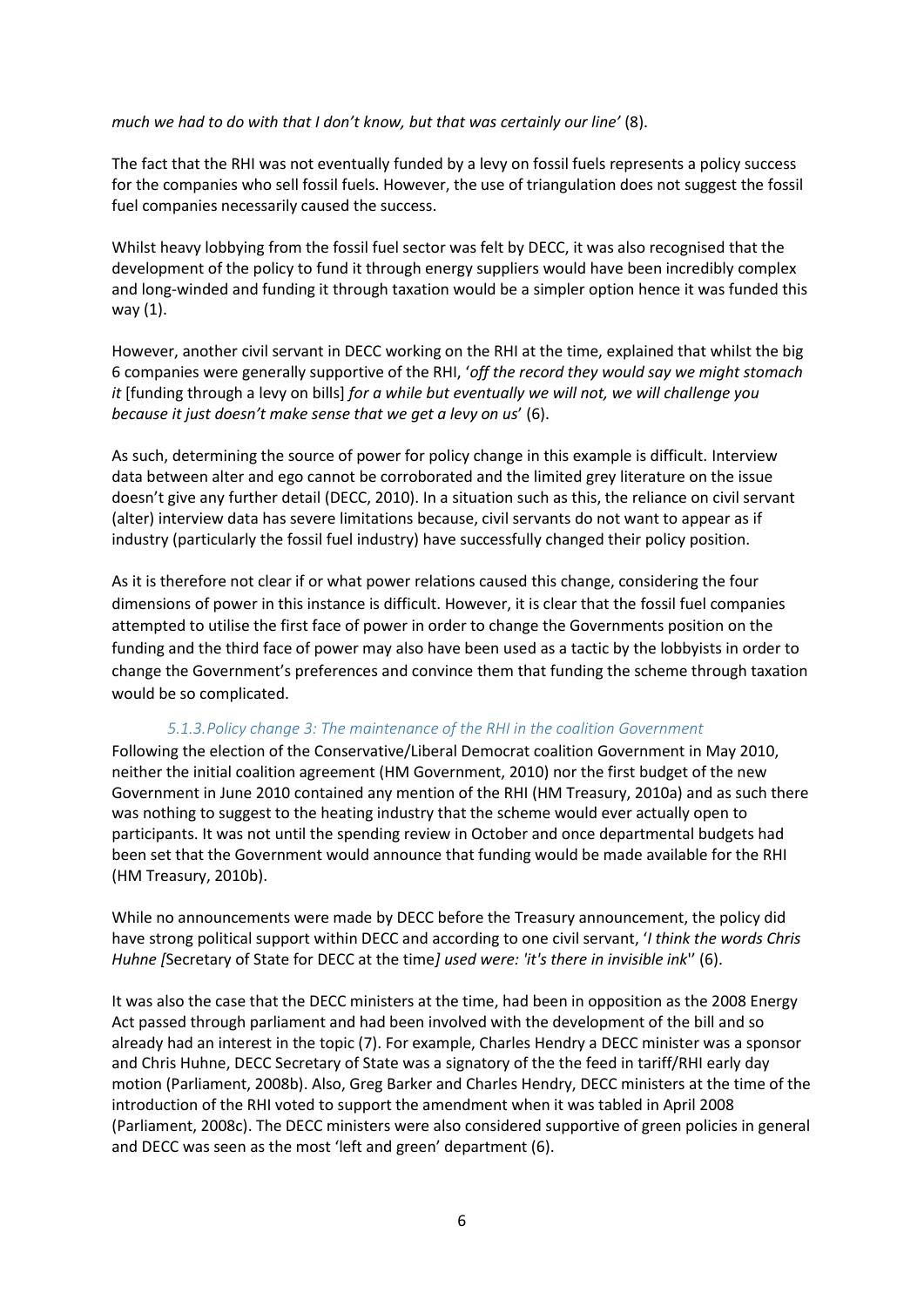Whilst parliamentary records and interview comments suggest that the DECC ministers were supportive of the RHI within Government, and the RHI scheme was indeed opened, definitively attributing this policy change to them is not possible. In this case, in the triangulation model, the DECC ministers, despite being inside Government are the 'egos', attempting to lobby their own Government for funding from the Treasury who are the 'alters'. Grey literature including the spending review document which announces the RHI funding simply explains that the RHI is being introduced in order to help the UK meet its EU renewable energy targets (HM Treasury, 2010b) Further interviews with civil servants in the Treasury (beyond the potential of this research), could be used to attempt to examine the reasons for the funding of the RHI in more detail. The lack of detail also means that assessing this change from the dimension of power approach is not possible.

#### *5.1.4.Policy change 4: The mandarin and the near death of the RHI*

Despite political and industry support, the existence of the required laws and finances being available, one major obstacle to the RHI remained, the most senior civil servant at the Department of Energy and Climate Change. The permanent secretary in DECC is both department lead and accounting officer, accountable to Parliament for spending (HM Treasury, 2015).

At the time of the introduction of the RHI, Moira Wallace was permanent secretary and accounting office and two DECC sources explained that she was opposed to the RHI (anonymous). Other interviewees explained that in fact the most negative comments regarding the RHI came from within DECC because there was a concern that the rapid increase in spending caused by the feed in tariffs for electricity would be replicated with the RHI (1, 9, 6).

The RHI was recognised as being both a large amount of spend in general and an expensive way of reducing carbon emissions. One civil servant informed me: '*it was designed purely to meet that 2020 target. If you were looking at something purely on low-carbon terms you probably wouldn't have done it like that, in fact we wouldn't have done it like that and it was hugely expensive, we knew that'* (anonymous).

At one point, the issue was almost elevated to a level where the permanent secretary was going to ask for a 'ministerial direction'<sup>2</sup> for the policy to progress (9). However, the ministerial direction was never issued (9) and in February 2011, Chris Huhne pushed the RHI through with the compromise that only the non-domestic would progress because the larger scale renewable heat systems were known to be cost effective whereas domestic scale systems were not cost effective (anonymous).

Similarly to the previous example, this policy change concerns power struggles within Government. In this case from a triangulation perspective, the 'ego', the permanent secretary is attempting (apparently successfully) to stop or slow the RHI policy and the 'alters' are the department's own ministers. Whilst full triangulation of the sources in this example is not possible, it appears, based on interviews with a number of civil servants that the permanent secretary did exercise power to reduce the initial scale of the RHI.

From the dimension of power perspective, in this example, the permanent secretary had the first face of power over the ministers to force the change as a result of the institutional situation of her role as accounting office with ultimate responsibility for all DECC departmental spending.

 $\overline{a}$ 

 $2$  A ministerial direction is requested by a permanent secretary if a minister or secretary of state wants to go against the advice of their accounting officer and that minister them becomes accountable to parliament for that issue (HM Treasury, 2015). According to analysis by the institute for Government, only 2 ministerial directions were requested during the coalition Government (2010-2015) making them an unusual occurrence (Institute for Government, 2015).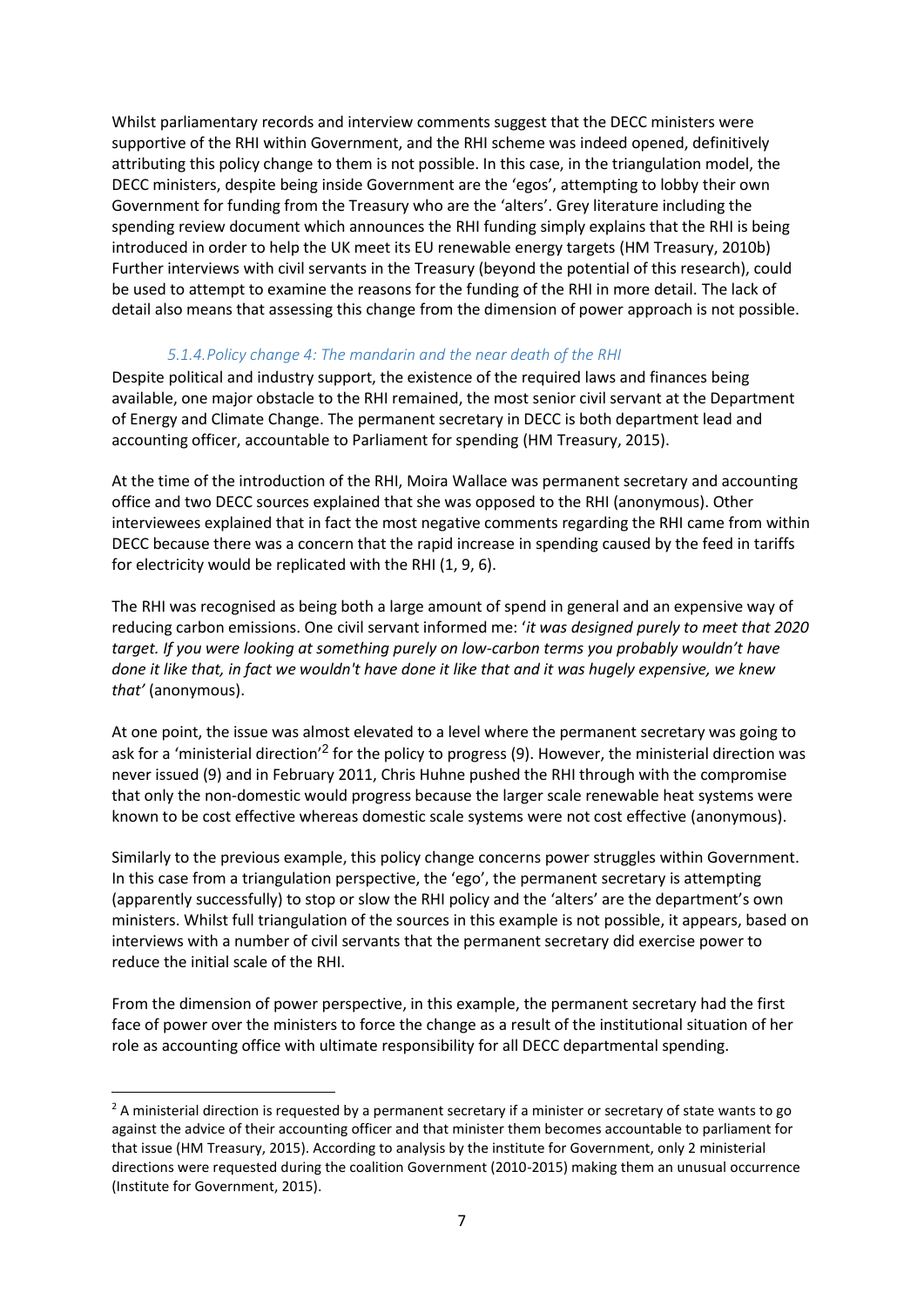#### *5.1.5.Policy change 5: The over-rewarding of biomass*

In 2013, DECC released details of the domestic RHI which was expected to be launched in Spring 2014; the scheme would support biomass systems, air, ground and water-source heat pumps and solar thermal at the tariff levels shown in [Figure 1](#page-7-0) with tariffs running for 7 years for each installation (DECC, 2013a).

As shown in [Figure 1,](#page-7-0) the new domestic tariff levels represented a significant change to those proposed in the original consultation document and resulted from intelligence around the Renewable Heat Premium Payment grant scheme as well as new research. The air-source heat pump tariff was reduced to below the proposed range, the biomass tariff increased above its proposed range and the solar thermal tariff increased above its range (DECC, 2013a).

|                                                                                                          | <b>Biomass</b> | <b>ASHP</b>    | <b>GSHP</b>     | Solar<br><b>Thermal</b> |
|----------------------------------------------------------------------------------------------------------|----------------|----------------|-----------------|-------------------------|
| Tariff (p/kWh)<br>(Equivalent payable<br><b>on</b><br>total heat output)                                 | 12.2           | 7.3<br>(4.7)   | 18.8<br>(13.2)  | At least 19.2           |
| Tariff Range proposed at $(5.2 - 8.7)$<br>Consultation <sup>7</sup><br>(payable on total heat<br>output) |                | $(6.9 - 11.5)$ | $(12.5 - 17.3)$ | (17.3)                  |

<span id="page-7-0"></span>**Figure 1. Final tariffs for domestic RHI** (DECC, 2013d) **N.B. for comparisons between the final and proposed tariffs for ASHP's and GSHPs, use the numbers in brackets**

According to one interviewee from a ground source heat pump manufacturer: '*the micro-power council* (a trade association) *were very very supportive of air-source* [heat pumps] *and were very cross with me when we argued to DECC that this is a technology that could take off and you've got to be careful about the tariff. And we knew we were on very fertile ground here, DECC were so worried about budget that anyone saying the air-source industry could explode, it could be cheap Chinese kit ….. DECC were going oh we can't have this, this is dreadful scenario and they slashed the tariff'* (10)

This example of influencing is clearly an application of the third dimension of power whereby the lobbyist is attempting to alter the preferences of the civil servants in order to try and convince them to reduce the tariff for air source heat pumps. The eventual reduction in the air source heat-pump tariff was seen as a success by some (10, 3), particularly those involved with Ground Source Heat pumps who believed they caused the change (10). '*It was a policy success, but hurting them and not helping yourselves* [groundsource] *was a fairly disappointing outcome'* (10). The domestic GSHP tariff was after all near the bottom of the proposed band and it was also the case that the biomass tariff was significantly higher than had been expected by industry.

The changes to the tariffs were attributed by DECC to new evidence and research gathered through the Renewable Heat Premium Payment grant scheme and by consultants 'sweet' (sweett, 2013) according to the DECC impact assessment for the RHI (DECC, 2013d). There was no evidence gained from interviews suggesting that the biomass tariff had been increased as a result of industry lobbying. The impact assessment stated: '*There are some significant changes which have been made to the tariffs most notably for net capital cost (Biomass is more expensive than previous evidence suggested, ASHPs are slightly cheaper) and load factors..*.' (DECC, 2013d, p14). It should be noted that the report from 'sweet' was based on responses to questionnaires completed by industry participants such as installers (sweett, 2013) who had interests in having high tariffs. This reliance on industry data is an example of the power that vested interests can have in providing information, which is potentially produced in alignment with the interests of the relevant company in order to potentially promote large subsidies or supportive regulation. This reliance on industry data or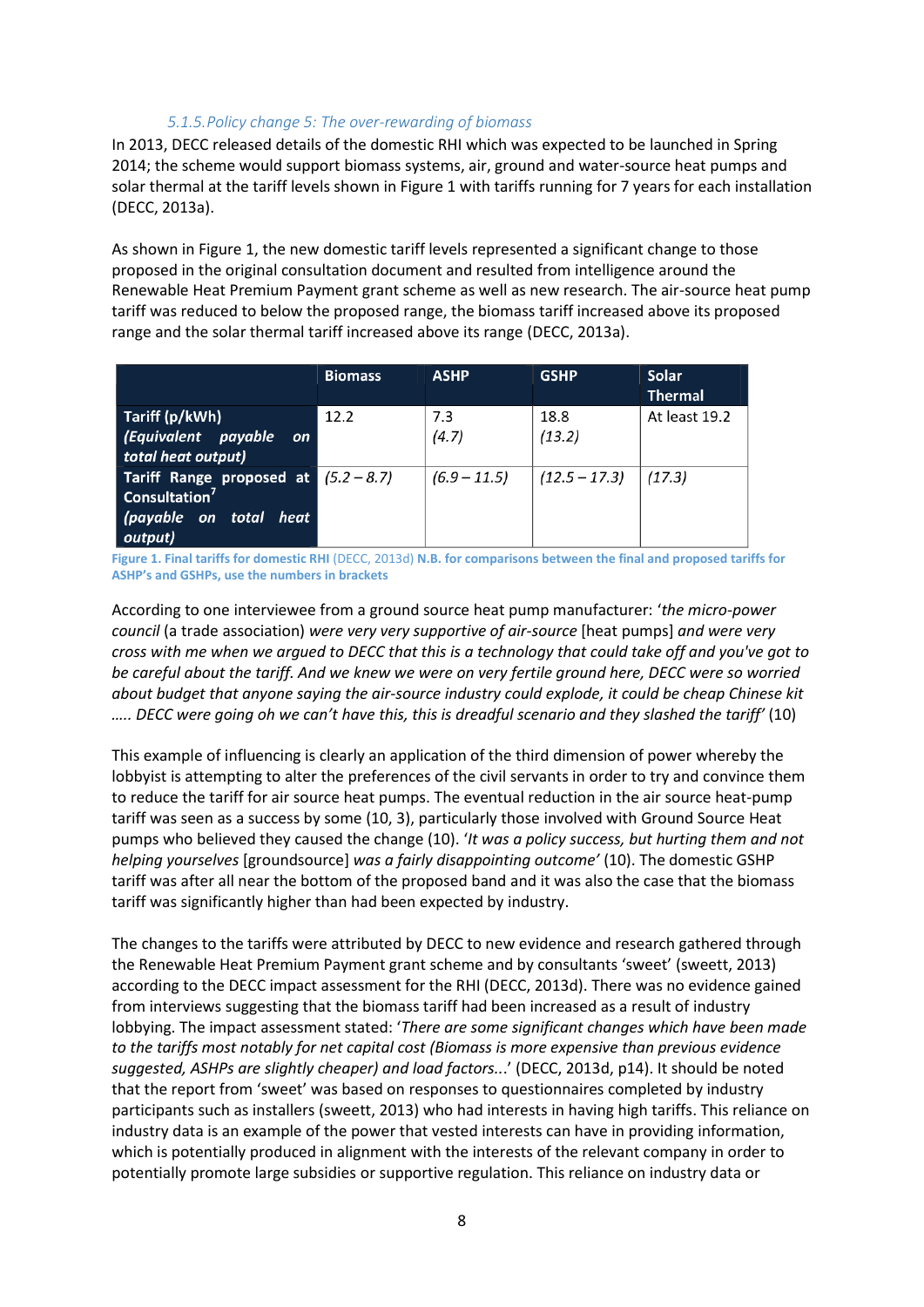knowledge has been previously described elsewhere as 'regulatory capture' (Dal Bo, 2006).

Nonetheless, despite the tariff changes, using triangulation it is not possible to attribute changes to specific actors in this case because there is no evidence from alters i.e. civil servants, that anyone successfully influenced the tariffs. One DECC source suggests that in the case of biomass '*they have been treated very generously by DECC with absurdly large subsidies for biomass boilers which have been flooding in to dubious locations all around the country for many years now so I didn't see much lobbying from them because yeah they were just getting fat on the subsidies and didn't need to lobby me*' (11).

As such, from this research, despite clear attempts to influence tariffs, there is no clear evidence that any actors have successfully done this. It is possible that the biomass industry could have been successful in providing evidence to sweet consultants and affecting the tariff this way. The use of evidence to influence policy could be considered as an application of the third face of power, preference shaping however in this example as there is no evidence actors causing policy change, the actual impact of a role of a particular face of power cannot be determined.

## *5.1.6.Policy change 6: Further support for biomass*

In 2013, a change was introduced which approximately doubled the available budgets for small and medium scale biomass in the non-domestic scheme (DECC, 2013c). This policy change involved '*quite a big feed-back loop with industry'* (12) according to one civil servant at DECC.

Interviewees from the REA explained that the budget changes were primarily a result of the REA and their lobbying efforts, (5, 3). One went on to explain that in the case of the budget management triggers, it's possible to shift them because there are only a small number of officials involved in managing the budget even though ministerial sign off is required (5). However, this was not confirmed by a DECC economist working on the RHI at the time who explained:

'*it was a bit of a no brainer because at the time that we were making those changes frankly it would've been inconceivable to not increase the amount of money that was being given to biomass because otherwise we would have been a I said earlier, deciding that we weren't going to be spending the money at all'* (12).

As such while this change represents success for the biomass industry in terms of having more RHI budget available, the role of the REA or other actors in this change is not confirmed by the relevant policy makers and may simply have happened without their input. It could however also be the case that the civil servant, did not want to admit that the biomass industry had successfully lobbied for this policy change as may also have been the case with policy change 2 discussed in section [5.1.2.](#page-4-0)

## *5.1.7.Policy change 7: Extra support for biomethane*

In 2014, biomethane, biogas which is upgraded and injected into the gas grid was the subject of both a tariff review in order to address subsidies which were perceived to be too high (DECC, 2014b) and also faced the introduction of rules for sustainability of the biomass resource (DECC, 2013c).

A new tariff, above the level initially proposed in the review was introduced in February 2015 (DECC, 2015a) and since this date, the forecast expenditure on biomethane has been above (in some cases double) expected levels (DECC, 2016) suggesting that the new tariff has had little effect on reducing the growth of biomethane.

The tightness of the new rules around sustainability was also reduced, reducing the required level of carbon saving by around 10% and increasing the length of time to meet these rules (5).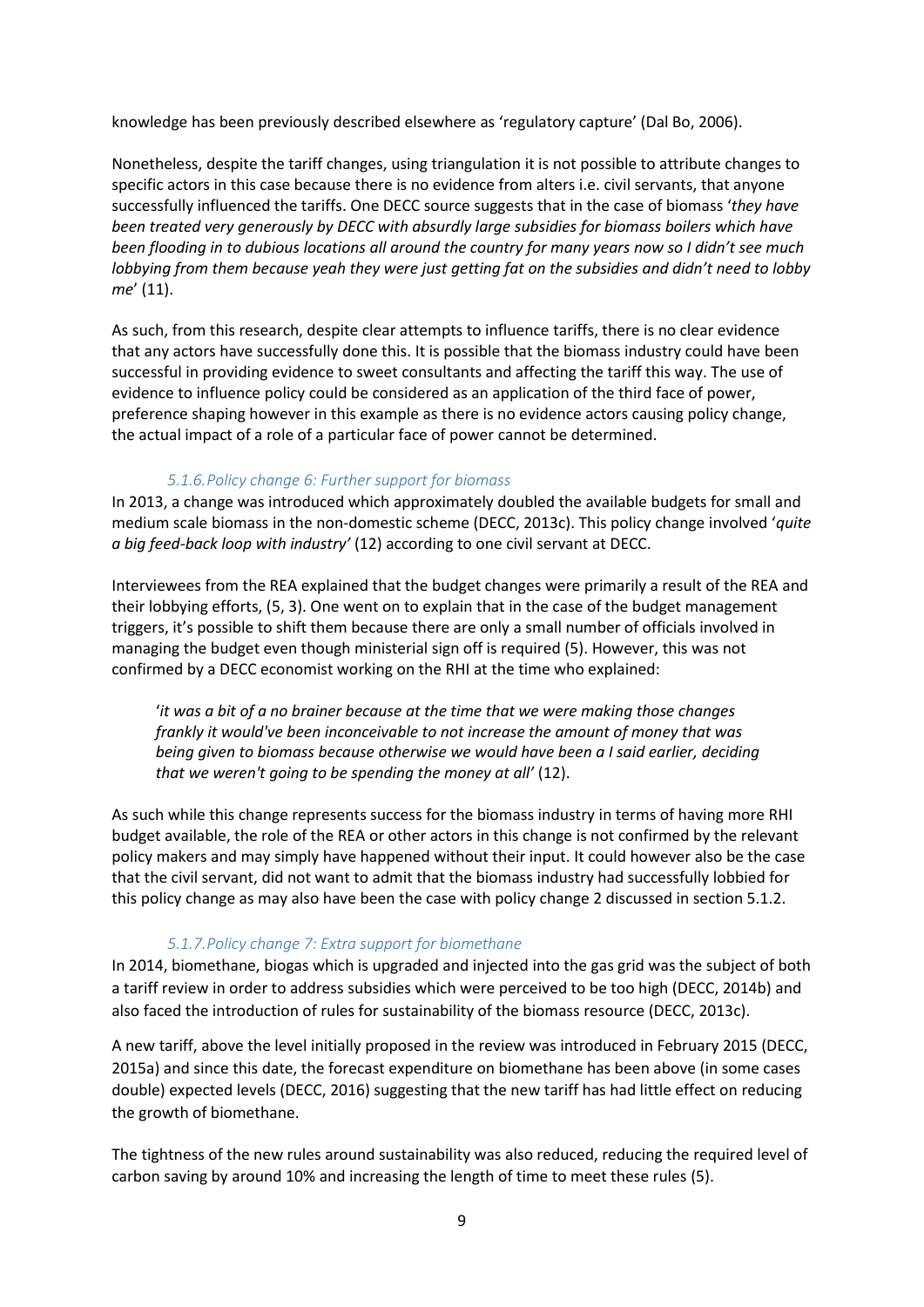There was a wide belief from interviewees that these changed represented a success for the biomethane industry (3, 5, 13).

According to one civil servant working on the operation of the RHI at the time:

*'Biomethane is probably a good example where you've got some wealthy landowners who are well connected with people in the House of Lords and into the politicians and they can smooth the waters or at least make the right phone calls or send the right notes and say, my constituent is concerned about this issues, can you sort it out. There was quite a lot of that in that area…it was around all of the changes that we were thinking about for biomethane, there was a lot of that background activity going on.*

*You would get messages coming down from ministerial offices and thinking where did that come from? And those people obviously knew how to go about doing that, sending the right messages.*

*I think in some cases it was the land owners involved, the people who owned the project…I think it did actually help on the tariff setting, we did let them off fairly lightly in the end on the tariffs. It could've been a lot worse. And the sustainability stuff we did delay it for a long time, we did rethink on some of the numbers quite a bit as a reaction to some of that lobbying.' (14)*

In the case of biomethane, the responses to the Government consultations are not held online and there is little publicly available information regarding this particular policy change. However, the National Farmers Union, a trade association which represents the farming industry and agricultural landowners details its engagement with this policy issue on its website. It explains that the guarantee of a set biomethane tariff until December 2014, before the updated tariffs were introduced, something which had been previously questioned, was a 'policy-influencing 'win'' (NFU, 2014).

A letter from Greg Barker, Minister in DECC at the time sent to the Renewable Energy Association and the Anaerobic Digestion and Biogas Association explains that this particular guarantee of tariffs was due to '*the volume of consultation responses received and our (DECC'S) wish to provide industry with more certainty*' (DECC, 2014a) implying that industry did indeed play a role in influencing DECC's decision. This appears as an example of the first face of power, with industry causing Government to do something it would otherwise have not done.

While the use of triangulation in this case suggests that industry was successful in influencing biomethane support policy in a number of ways, the lack of finely grained data makes understanding exactly why these specific changes happened and who caused them complex. Further specific data collection could help in this case.

# 6. Conclusions and Discussion

The development of heat policy in the UK is power-laden. Attempts and the ability to influence come not just from commercial and NGO lobbyists but from parliamentarians, Government ministers, civil servants, consultants and researchers.

This research indicates that some actors have been successful in influencing the RHI policy, in speeding up the introduction of the policy into law (change 1), in slowing down the implementation of the domestic scheme (change 4) and in protecting the biomethane sector (change 7). However, there are also numerous policy changes where the evidence indicates that the power of actors has not been a driving factor.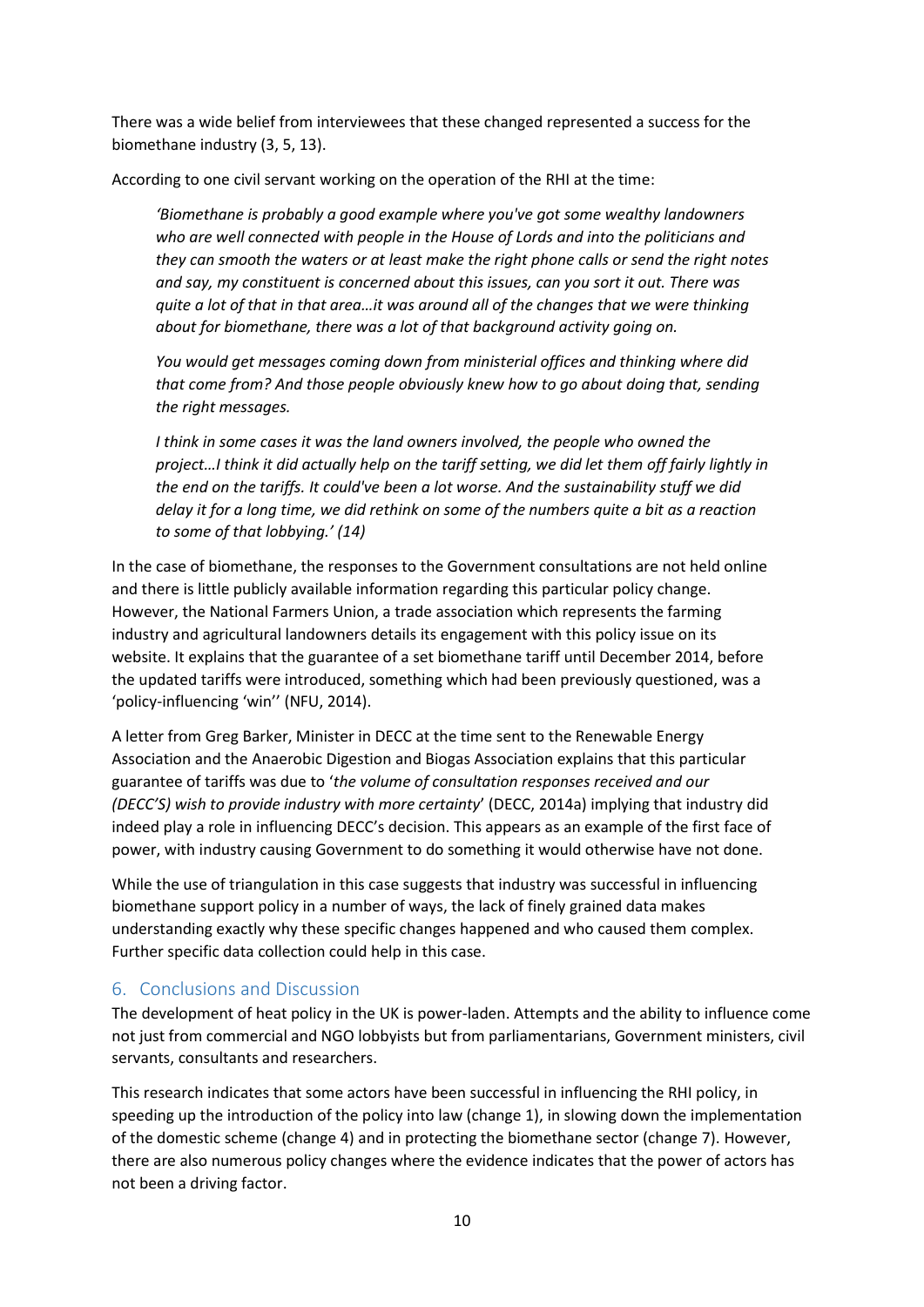In considering policy changes alongside the four dimensions of power framework, it appears that the first, second and third dimensions of power are used (not necessarily at once) by actors in order to attempt to influence policy. As such, this power framework may be a useful tool to consider as an aspect of socio-technical transitions, where, as discussed earlier, conceptualisations of power have been limited. However, the applicability of the fourth dimension of power has not been apparent from this research, highlighting the known difficulties of applying Michel Foucault's conception of power to the real world (Mills, 2003).

In the development of policies to promote more sustainable forms of heat in the UK, while there have been policy successes and policy failures for various actors, attributing who, if anyone is the cause of the policy change is complicated. The use of the triangulation approach requires relying on the view of those being lobbied i.e the civil servants and politicians in order to corroborate the views of lobbyists. However it may be the case that none of the interviewees, including civil servants are telling the (full) truth and while other 'grey' data sources such as policy documents may contain some information, in some cases attributing the reasons for policy change is not possible. Further research, such as using Freedom of Information requests or secondary interviews could strengthen this methodology.

Political power, including lobbying is just one aspect of socio-political power which also includes the role of institutions, consumer power and ideas, all of which are extremely important to sustainability transformations such as the required transformation for the UK heat system. This research suggests that power, through lobbying of energy policy, is affecting a transformation to sustainable heat. As such, policy makers must fully take into account the interests and behaviours of those looking to influence policy in order to ensure that their own decisions are as objective and evidence based as possible.

## References

Arapostathis, S., Carlsson-Hyslop, A., Pearson, P.J.G., Thornton, J., Gradillas, M., Laczay, S., Wallis, S. (2013) Governing transitions: Cases and insights from two periods in the history of the UK gas industry. *Energy Policy*. **52**, 25–44.

Arts, B., Verschuren, P. (1999) Assessing Political Influence in Complex Decision-making : An Instrument Based on Triangulation. *International Political Science Review*. **20**(4), 411–424.

BERR (2008a) *Heat call for evidence*. London.

BERR (2008b) *UK Renewable Energy Strategy Consultation*. London.

Carbon Connect (2014) *Pathways for Heat: Low Carbon Heat for Buildings*. London.

Committee on Climate Change (2015) *The Fifth Carbon Budget: The next step towards a low-carbon economy*. London.

Connor, P.M., Xie, L., Lowes, R., Britton, J., Richardson, T. (2015) The development of renewable heating policy in the United Kingdom. *Renewable Energy*. **75**, 733–744.

Dahl, R. (1961) *Who Governs?* Yale University Press.

Dal Bo, E. (2006) Regulatory capture: A review. *Oxford Review of Economic Policy*. **22**(2), 203–225.

DECC (2015a) 2010 - 2015 Government Policy: Low Carbon Technologies. [online]. Available from: https://www.gov.uk/government/publications/2010-to-2015-government-policy-low-carbontechnologies/2010-to-2015-government-policy-low-carbon-technologies#appendix-2-marine-energy [Accessed March 22, 2016].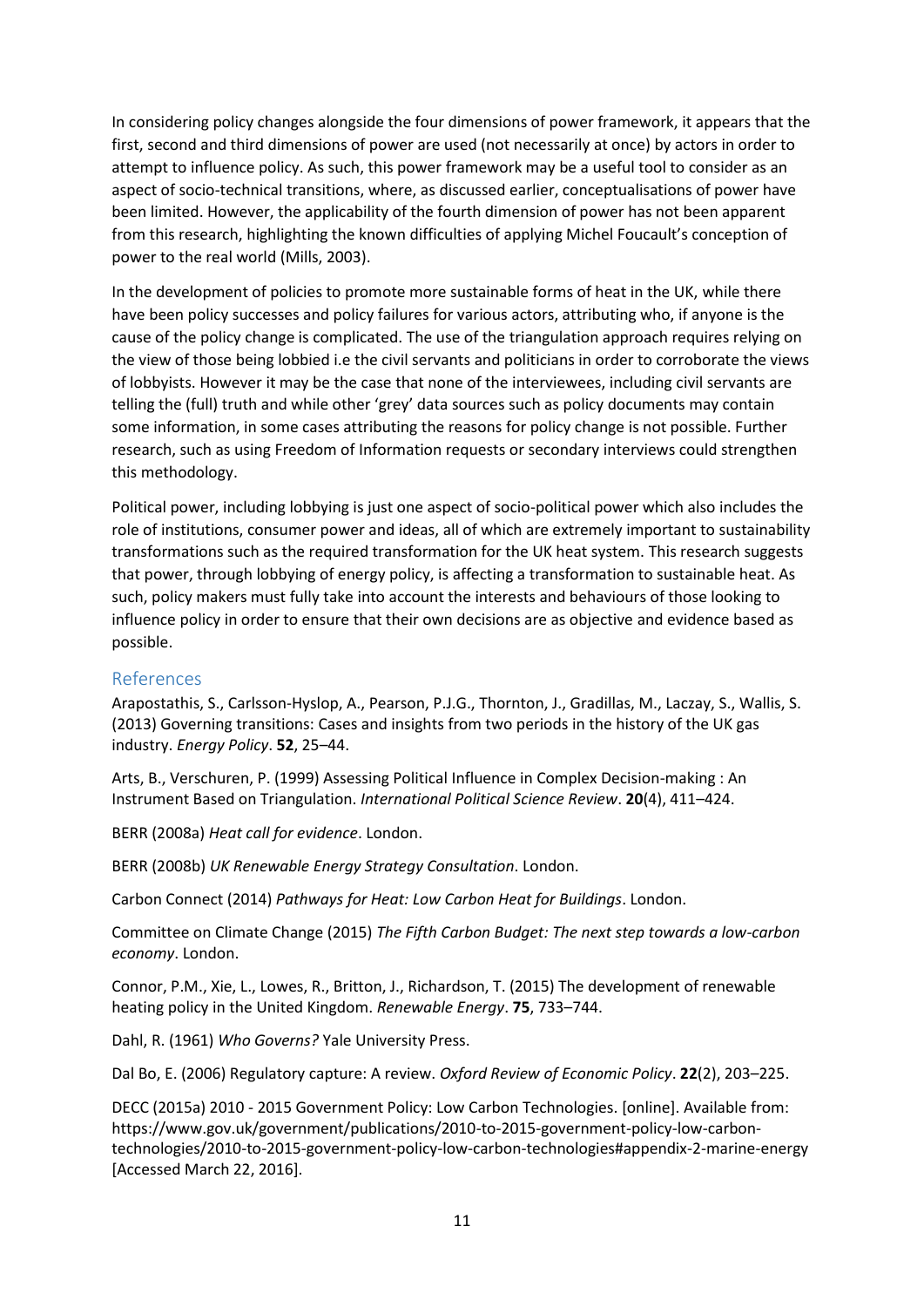DECC (2015b) *Digest of United Kingdom Energy Statistics (DUKES) 2015*. London.

DECC (2013a) *Domestic Renewable Heat Incentive*. London.

DECC (2012a) *Emissions from Heat: Statistical Summary*. London.

DECC (2013b) *Estimates of heat use in the United Kingdom in 2012*. London.

DECC (2014a) Letter from Greg Barker to REA/ADBA. [online]. Available from: http://adbioresources.org/wp-content/uploads/2014/07/140708ReplyfromGregBarkertoJointletteronBiomethaneConultation.pdf [Accessed August 22, 2016].

DECC (2016) Monthly Non-Domestic Forecast 29 February 2016. [online]. Available from: https://www.gov.uk/government/publications/rhi-mechanism-for-budget-management-estimatedcommitments [Accessed August 25, 2015].

DECC (2013c) *Non-Domestic Renewable Heat Incentive (RHI): Improving Support, Increasing Uptake*. London.

DECC (2011) *Renewable Heat Incentive*. London.

DECC (2010) *Renewable Heat Incentive Consultation on the proposed RHI financial support scheme*. London.

DECC (2014b) *RHI Biomethane Injection to Grid Tariff Review*. London.

DECC (2013d) *RHI Impact Assessment ( IA ) Summary*.

DECC (2012b) *The Future of Heating : A strategic framework for low carbon heat in the UK*. London.

Department for Trade and Industry (2003) *Our energy future - creating a low carbon economy*. London.

European Union (2009) *Directive 2009/28/EC of the European Parliament and of the Council of 23rd April 2009 on the promotion of the use of energy from renewable sources and amending and subsequently repealing Directives 2001/77/EC and 2003/30/EC*. Brussels.

Foucault, M. (1998) *The History of Sexuality: Volume 1 - The will to knowledge*. London: Penguin.

Haugaard, M., Ryan, K. (2012) Social and Political Power. In M. Haugaard & K. Ryan, eds. *Political Power: the Development of the Field*. Barbar Budrich, Opladen, Berlin, Toronto, pp. 21–53.

HM Government (2010) *The Coalition: our programme for government*. London.

HM Government (2009) *The UK Renewable Energy Strategy*. London.

HM Revenue and Customs (2014) *Statistics of Government revenues from UK oil and gas production*. London.

HM Treasury (2010a) *Budget 2010*. London.

HM Treasury (2015) *Managing Public Money*. London.

HM Treasury (2010b) *Spending Review 2010*. London.

Lukes, S. (2005) *Power: A Radical View, Second Edition*. Palgrave Macmillan, Hampshire.

Machiavelli, N. (1999) *The Prince*. London: Penguin.

Markard, J., Suter, M., Ingold, K. (2016) Socio-technical transitions and policy change – Advocacy coalitions in Swiss energy policy. *Environmental Innovation and Societal Transitions*. **18**, 215–237.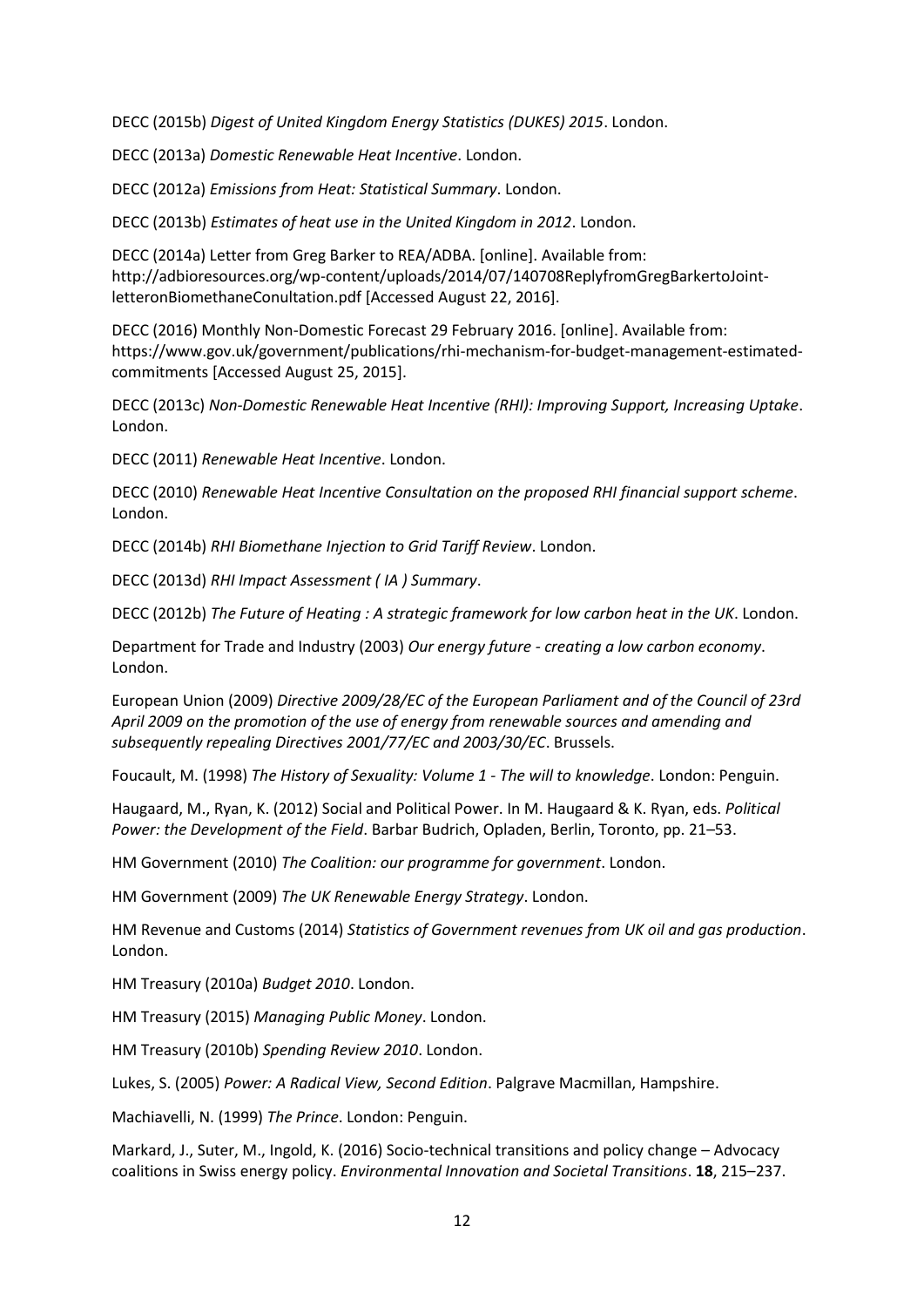Mills, S. (2003) *Michael Foucault*. Routledge, Oxon.

National Grid (2016) *Future Energy Scenarios*. Warwick.

NFU (2014) Lobbying success on ' green gas ' AD tariffs. [online]. Available from: http://www.nfuonline.com/cross-sector/farm-business/energy-and-renewables/energy-andrenewables-news/lobbying-success-on-green-gas-ad-tariffs/ [Accessed August 22, 2016].

Parliament (2008a) Consideration of Bill : 30th April 2008 Energy Bill. [online]. Available from: http://www.publications.parliament.uk/pa/cm200708/cmbills/079/amend/pbc0793004m.1864- 1870.html [Accessed March 8, 2016].

Parliament (2008b) Early day motion 890. , 1–3. [online]. Available from: http://www.parliament.uk/edm/print/2007-08/890 [Accessed March 7, 2016].

Parliament (2008c) House of Commons Hansard Debates for 30th April 2008. [online]. Available from: http://www.publications.parliament.uk/pa/cm200708/cmhansrd/cm080430/debtext/80430- 0018.htm.

Shove, E., Walker, G. (2010) Governing transitions in the sustainability of everyday life. *Research Policy*. **39**(4), 471–476.

sweett (2013) *Research on the costs and performance of heating and cooling technologies*. London.

UK Government (2008) *Climate Change Act 2008*. London.

#### List of Interviewees

- 1. DECC Civil Servant
- 2. Representative of Ground Source Heat Pumps Association
- 3. Employee at Renewable Energy Association
- 4. Previous chief executive of Renewable Energy Association
- 5. Head of Policy at Renewable Energy Association
- 6. DECC civil servant
- 7. Chief executive of Sustainable Energy Association
- 8. Anonymous interviewee
- 9. Anonymous interviewee
- 10. Chief executive at Kensa Heat Pumps
- 11. Previous chief scientist, DECC
- 12. DECC civil servant
- 13. Head of Policy, Anaerobic Digestion and Bioresources Association
- 14. DECC civil servant
- 15. Employee at Association for Decentralised Energy
- 16. Employee at Association for Decentralised Energy
- 17. Employee at Energy Networks Association